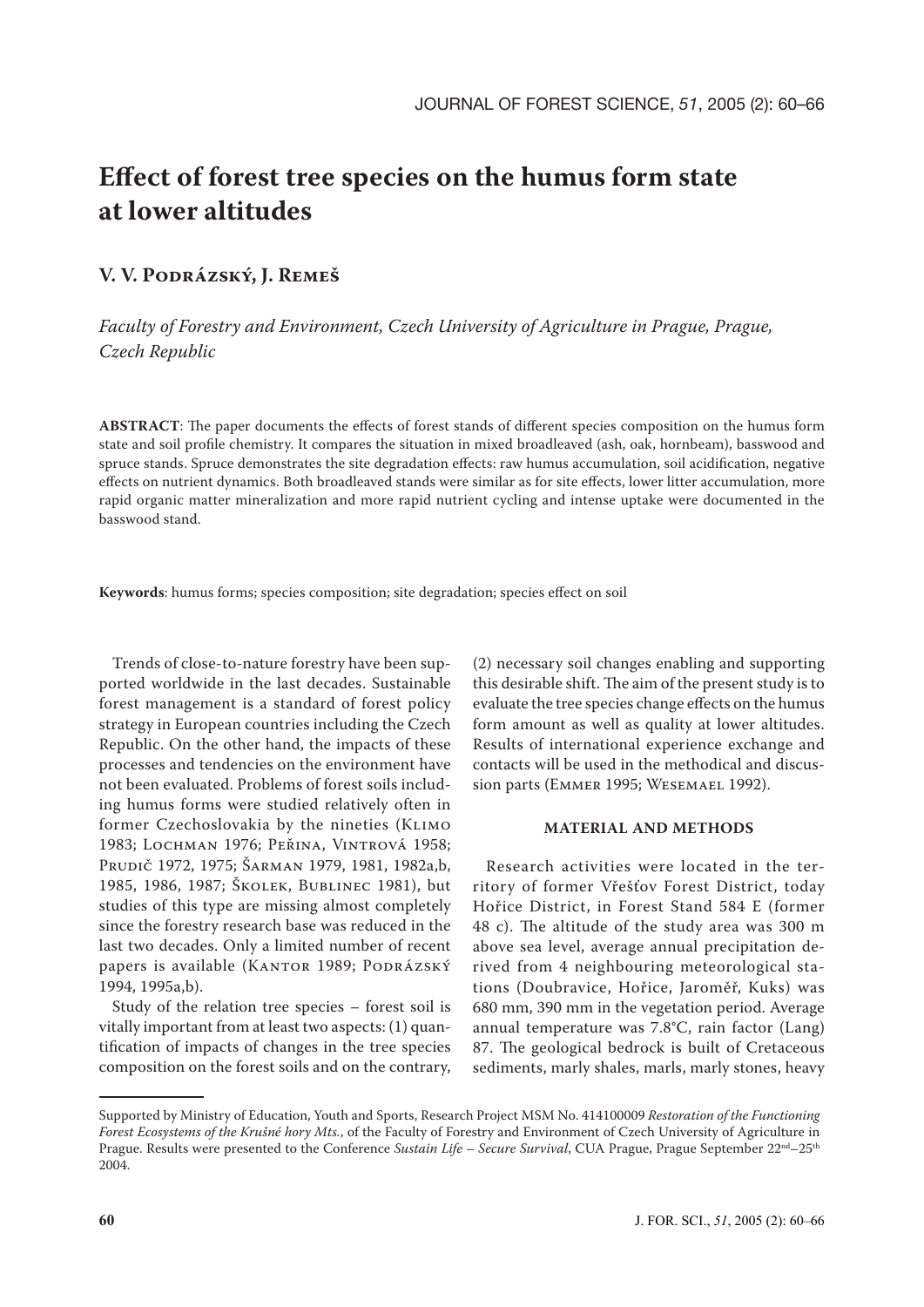|                                  | Horizon     | Depth     |       | Weight              |        |
|----------------------------------|-------------|-----------|-------|---------------------|--------|
| Plot                             |             | (cm)      |       | (g/m <sup>2</sup> ) | (t/ha) |
|                                  | $L + F1$    | $0 - 0.5$ |       | 165.44              | 1.65   |
|                                  | $F2 + H$    | $0.5 - 1$ |       | 640.40              | 6.40   |
| $1 - \text{oak}$ , ash, hornbeam | Ah          | $1 - 5$   | Total | 805.84              | 8.05   |
|                                  | Ae          | $5 - 18$  |       |                     |        |
|                                  | <b>Bg</b>   | $18+$     |       |                     |        |
|                                  | $L + F + H$ | $0 - 0.5$ | Total | 316.2               | 3.16   |
|                                  | Ah          | $0.5 - 5$ |       |                     |        |
| 2 - basswood                     | Ae          | $5 - 18$  |       |                     |        |
|                                  | B           | $18+$     |       |                     |        |
|                                  | $L + F1$    | $0 - 1$   |       | 486.52              | 4.87   |
|                                  | $F2 + H$    | $1 - 2$   |       | 2,653.72            | 26.54  |
| $3$ – spruce                     | Ah          | $2 - 6$   | Total | 3,140.24            | 31.40  |
|                                  | Ae          | $6 - 19$  |       |                     |        |
|                                  | B           | $19+$     |       |                     |        |

Table 1. Thickness of particular pedogenetic horizons and dry mass amount of holorganic horizons in stand parts dominated by different tree species

soils have developed through pedogenesis, especially the Luvisols.

The history of forest management included several stages. Original mixed stands with oak dominance (usually coppices) were replaced by spruce monocultures more than a century ago. Regenerating these even-aged spruce monocultures, particular parts were restored by planting broadleaved tree species. New Norway spruce and Douglas fir stands were es-

tablished only in some parts. Our study was focused on three stands (age 30–40 years):

Stand 1 was a mixture of broadleaved tree species (oak – *Quercus robur* L., sycamore – *Acer pseudoplatanus* L., maple – *Acer platanoides* L., basswood – *Tilia* spp., ash – *Fraxinus excelsior* L.), Stand 2 is a gap of basswood (*Tilia cordata* Mill. and *Tilia platyphyllos* Scop. admixture), Stand 3 is a Norway spruce (*Picea abies* [L.] Karst.) and Douglas fir (*Pseudotsuga* 



Fig. 1. Available calcium content in stand parts dominated by different tree species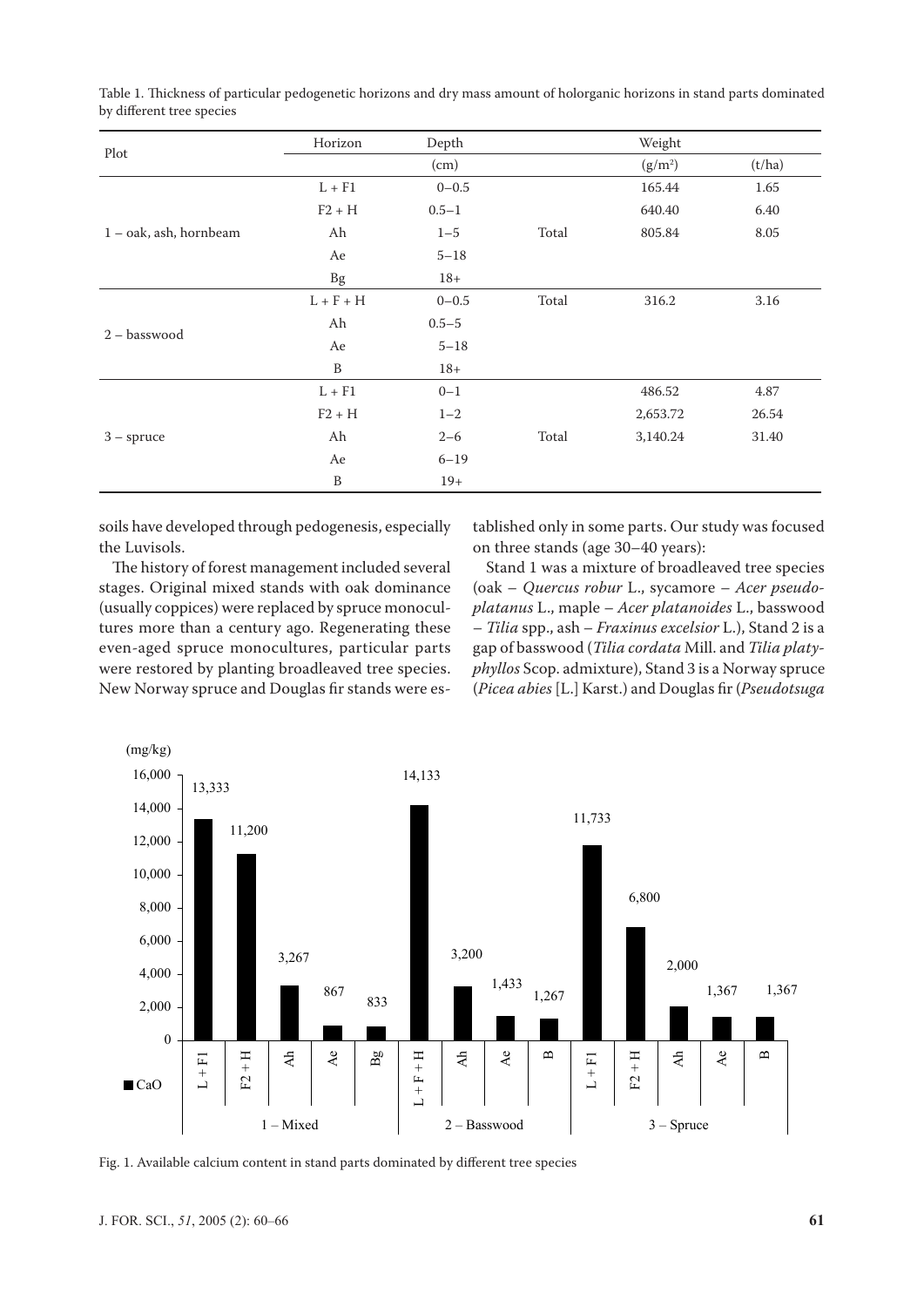Table 2. Total nutrient content in holorganic horizons in stand parts dominated by different tree species (%)

| Plot         | Horizon     | N    |      | К    | Ca   | Mg    |
|--------------|-------------|------|------|------|------|-------|
| $1 - mixed$  | $L + F1$    | 1.92 | 0.03 | 0.20 | 1.10 | 1.102 |
|              | $F2 + H$    | 1.52 | 0.02 | 0.28 | 1.14 | 0.068 |
| 2 – basswood | $L + F + H$ | 1.06 | 0.02 | 0.31 | 1.06 | 0.062 |
| 3 – spruce   | $L + F1$    | 1.54 | 0.01 | 1.17 | 1.04 | 0.052 |
|              | $F2 + H$    | 1.19 | 0.01 | 1.34 | 0.42 | 0.042 |

*menziesii* [Mirbel] Franco.) part. In the studied part, Norway spruce dominated.

Samples of particular holorganic and mineral soil horizons were taken in all stands in autumn 1998, in four replications in each stand (GREEN et al. 1993). Bulk samples from particular horizons were prepared directly in the field, analyses were performed by standard methods in a laboratory at Opočno Forest Research Station. The following analyses were performed: thickness and amount of individual holorganic horizons (dry matter at 105°C), content of total nutrients (mineralization by sulphuric acid and selenium, AAS). For all samples, holorganic and mineral ones, we determined: pH in water and 1 N KCl, adsorption complex characteristics according to Kappen  $(S - base content, H - hydrolytic acidity,$  $T$  – cation exchange capacity,  $V$  – base saturation), total carbon and nitrogen content by combustion and Kjeldahl methods and plant available macronutrient content in a 1% citric acid solution. Statistical evaluation is limited using the bulk sample method,

financial reasons were the major limiting factor. Despite of this fact, the used method is accepted in literature.

#### **RESULTS AND DISCUSSION**

Results are summarized in Tables 1 to 4. In the first of them the measured thickness of particular pedogenetic horizons is presented and the mass of holorganic horizons in individual stands is determined. Results documented the humus form Vermimull in the broadleaved stands and the Mullmoder type in the spruce stand (GREEN et al. 1993). The tendency of surface humus accumulation and slowed organic matter turnover were documented in the coniferous stand parts, correspondingly to generally supposed trends. The same is confirmed by the evaluation of surface humus accumulation. In the mixed stand, the surface humus amount was determined as 8.05 t/ha, being 3.16 t/ha in the basswood part, and 10 times higher amount of 31.40 t/ha was documented in the



Fig. 2. Available magnesium content in stand parts dominated by different tree species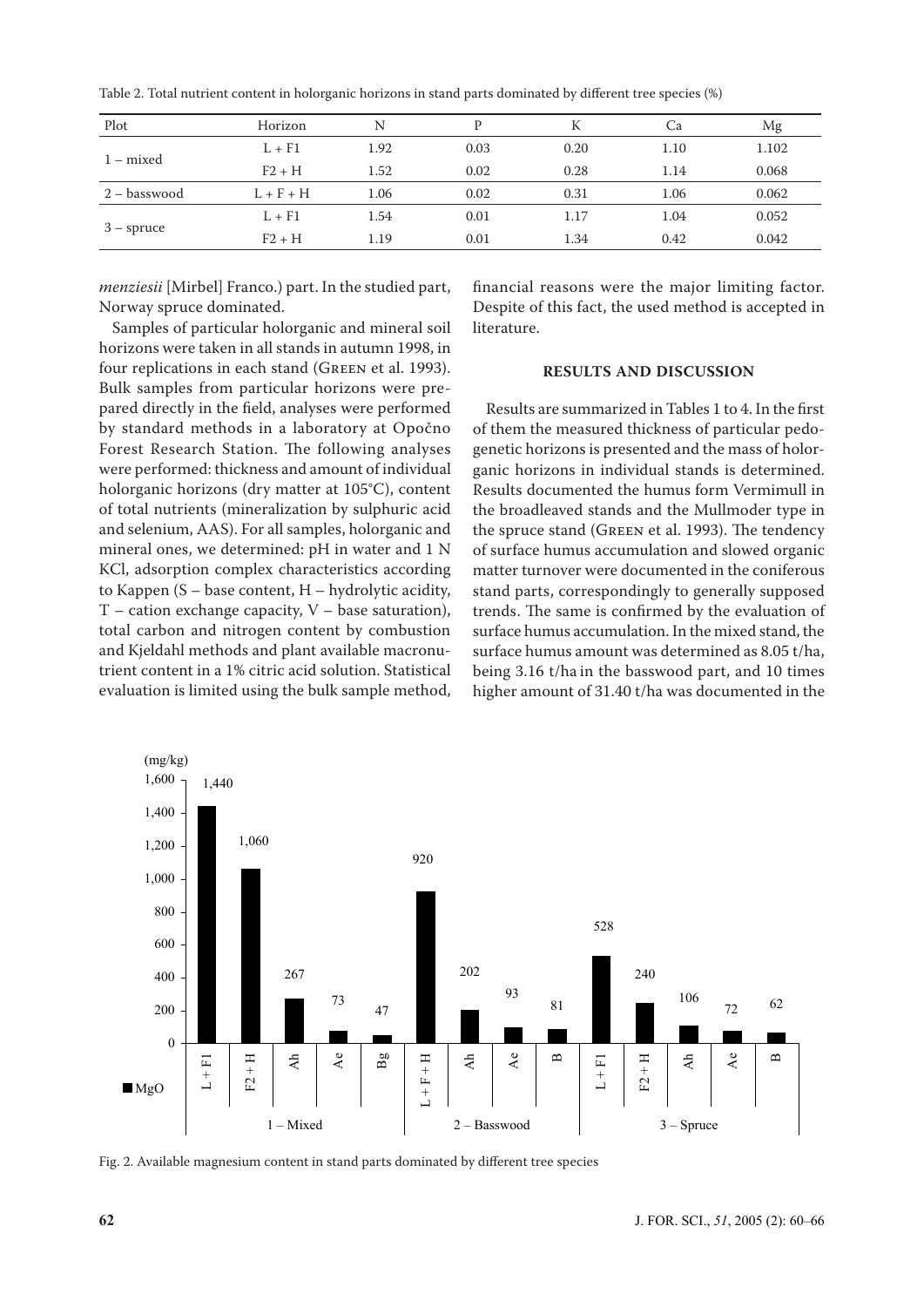Table 3. Soil chemistry in stand parts dominated by different tree species

| Plot         |             |                     |        | $\mathbf S$ | H            | T    | V    |
|--------------|-------------|---------------------|--------|-------------|--------------|------|------|
|              | Horizon     | pH H <sub>2</sub> O | pH KCl |             | (mval/100 g) |      |      |
| $1 - mixed$  | $L + F1$    | 6.3                 | 5.2    | 70.4        | 16.6         | 87.0 | 80.9 |
|              | $F2 + H$    | 6.4                 | 5.3    | 82.9        | 10.5         | 93.4 | 88.8 |
|              | Ah          | 5.9                 | 4.4    | 25.2        | 7.4          | 32.6 | 77.3 |
|              | Ae          | 5.5                 | 3.4    | 6.6         | 7.6          | 14.1 | 46.4 |
|              | <b>Bg</b>   | 5.7                 | 3.4    | 4.2         | 6.2          | 10.4 | 40.2 |
| 2 – basswood | $L + F + H$ | 7.0                 | 5.5    | 68.1        | 6.6          | 74.7 | 91.1 |
|              | Ah          | 6.1                 | 4.5    | 23.7        | 5.3          | 29.1 | 81.7 |
|              | Ae          | 5.6                 | 3.6    | 13.6        | 5.3          | 19.2 | 72.3 |
|              | B           | 5.9                 | 3.5    | 9.5         | 7.9          | 17.4 | 54.7 |
| $3$ – spruce | $L + F1$    | 6.9                 | 4.9    | 45.1        | 6.1          | 51.2 | 88.2 |
|              | $F2 + H$    | 6.1                 | 4.5    | 38.0        | 16.4         | 54.4 | 69.8 |
|              | Ah          | 5.3                 | 3.5    | 15.0        | 9.8          | 24.8 | 60.4 |
|              | Ae          | 5.4                 | 3.4    | 10.8        | 8.4          | 19.2 | 56.3 |
|              | B           | 5.6                 | 3.6    | 11.6        | 5.8          | 17.4 | 66.8 |

Table 4. Total humus, nitrogen and available nutrient content in stand parts dominated by different tree species

| Plot         | Horizon     | Humus | N    | $P_2O_5$ | K, O  | CaO    | MgO   |
|--------------|-------------|-------|------|----------|-------|--------|-------|
|              |             | (%)   |      | (mg/kg)  |       |        |       |
| $1 - mixed$  | $L + F1$    | 78.7  | 1.20 | 495      | 2,160 | 13,333 | 1,440 |
|              | $F2 + H$    | 52.4  | 1.16 | 266      | 1,013 | 11,200 | 1,060 |
|              | Ah          | 14.9  | 0.64 | 138      | 240   | 3,267  | 267   |
|              | Ae          | 4.5   | 0.18 | 60       | 83    | 867    | 73    |
|              | <b>Bg</b>   | 2.5   | 0.10 | 91       | 52    | 833    | 47    |
| 2 – basswood | $L + F + H$ | 51.6  | 1.13 | 204      | 2,213 | 14,133 | 920   |
|              | Ah          | 10.5  | 0.43 | 98       | 265   | 3,200  | 202   |
|              | Ae          | 5.4   | 0.21 | 33       | 128   | 1,433  | 93    |
|              | B           | 2.5   | 0.16 | 17       | 82    | 1,267  | 81    |
| $3$ – spruce | $L + F1$    | 56.5  | 1.49 | 457      | 1,173 | 11,733 | 528   |
|              | $F2 + H$    | 41.4  | 1.21 | 113      | 327   | 6,800  | 240   |
|              | Ah          | 8.0   | 0.37 | 35       | 135   | 2,000  | 106   |
|              | Ae          | 5.0   | 0.21 | 16       | 90    | 1,367  | 72    |
|              | B           | 3.4   | 0.13 | 8        | 67    | 1,367  | 62    |

spruce one. In similar site conditions, the amount of the surface humus accumulation was comparable (PODRÁZSKÝ 2003; PODRÁZSKÝ et al. 2002).

Content of total nutrients in the holorganic layers is documented in Table 2. The lowest content of total nitrogen was registered in the basswood stand, higher in the spruce one and the highest under the mixed stand of oak, ash and hornbeam. Basswood is probably a species with very high requirements for this macroelement and fixes it effectively. On the contrary, the lowest phosphorus content was registered under spruce, other species having a similar

effect on the P content of the surface humus. Potassium content was the highest under the spruce stand, both stands of broadleaved species showed much higher requirements for this nutrient – probably also the herb layer contributed to this fact. Similar trends were documented at other sites, accordingly to site character and site-specific nutrient supply (PODRÁZSKÝ 2003; PODRÁZSKÝ, ŠTĚPÁNÍK 2002). The content of divalent bases (Ca, Mg) decreased in the supposed order: mixed stand – basswood – spruce, documenting an increased trend of soil acidification (Figs. 1 and 2).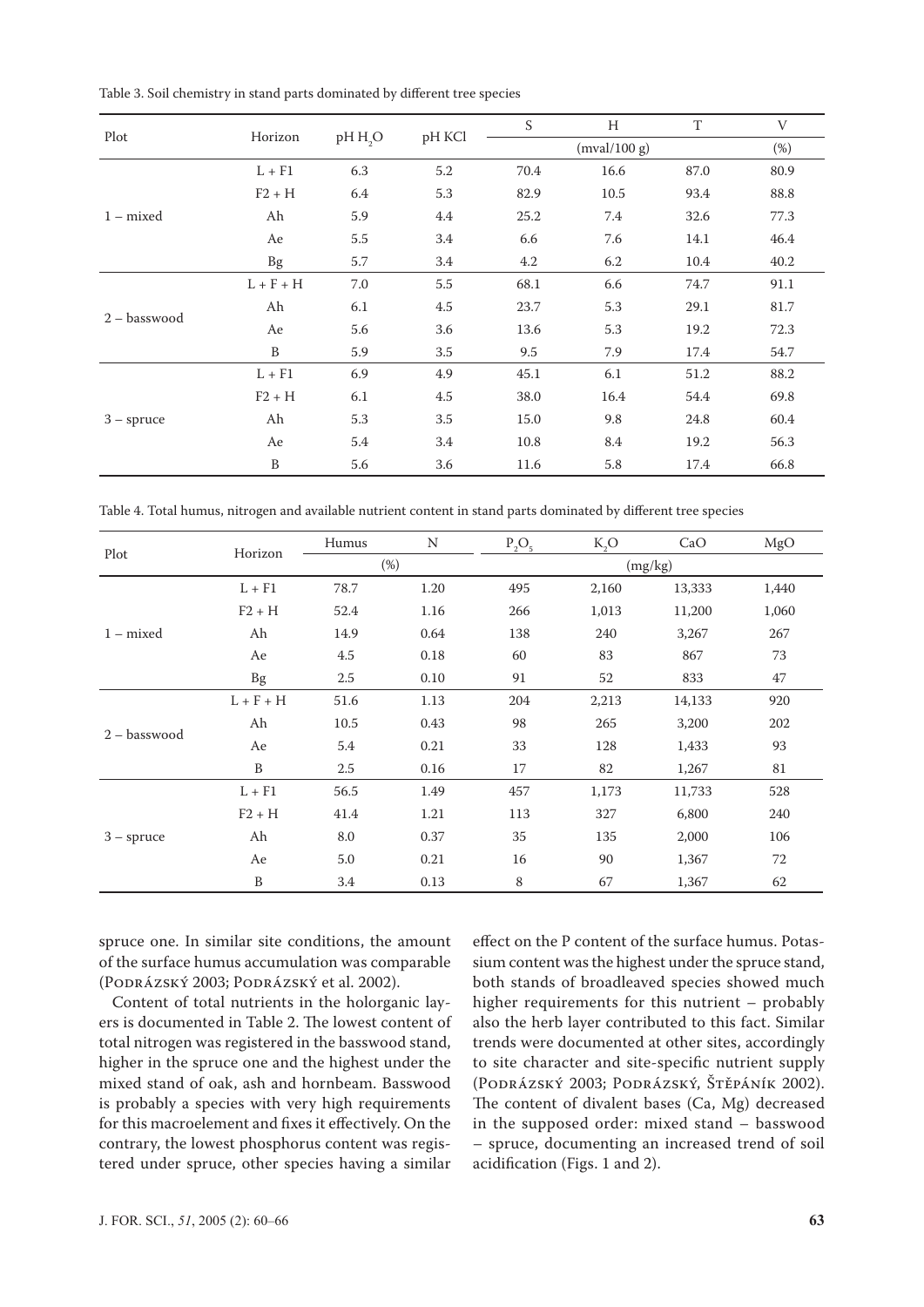Table 3 documents a site of very high quality – pH  $(H<sub>2</sub>O)$  is almost neutral, base saturation (V-value) reached 40–90%. This fact is the consequence of the geological bedrock, very rich in bases. Soil reaction determined in the water documents similar pH dynamics under both broadleaved stands, slightly higher acidity than under spruce. As for  $pH_{KCl}$ , the values were similar in the soil of broadleaved stands, being lower in the litter and Ah horizon of the spruce stand. Almost the same dynamics was documented for base content and base saturation. For these two characteristics, different dynamics in the soil profile was observed in the B-horizon. In the stands of broadleaves, the values in the mineral horizon part decreased downwards, a slight increase was determined in the spruce stand – accumulation of bases in the B-horizon again. This was observed in other cases after needle-trees cultivation too (PODRÁZSKÝ 2003), this could probably indicate incipient site degradation (leaching of bases and/or peptized clays, probably "luvization type"). Hydrolytic acidity was higher under spruce (A-horizons), as for the soil adsorption complex characteristics the differences observed between the stands were not very obvious.

Total humus content was the highest under mixed broadleaved stand (Table 4), followed by the basswood one and finally the lowest values (down to Ah horizon) were documented under spruce. In the B-horizons, the humus content was increased under spruce slightly again. Leaching of soluble carbon substances is probable there.

Total N-content was the highest under the spruce stand in the holorganic horizons, documenting slower organic matter turnover. The tendency was the contrary in the Ah horizon. Lower, the N-contents were quite similar among all stands. The results indicate slower N-mineralization and more intense incorporation in the mineral Ah-horizon under both broadleaved stands (PODRÁZSKÝ, KANTOR 1990; PRUDIČ 1972, 1975). The plant available nutrient contents also showed a remarkable decrease in the order: mixed stand – basswood – spruce, with several deviations from this general trend. The basswood stand is selectively very demanding for some nutrients, causing their decrease in the studied soil profile. The mixed stand conserves the nutrients most effectively in the solum, which supports the tendencies of mixed stand cultivation for environmental reasons.

#### **CONCLUSIONS**

Obtained results confirmed the considerably different dynamics of humus forms under stands of

different species composition. The soil as well as humus form state in the stands of coniferous species can be described as incipient degradation and acidification. In the mixed stand, the surface humus amount was determined as 8.05 t/ha, being 3.16 t/ha in the basswood part, and 10 times higher amount of 31.40 t/ha was documented in the spruce stand. The mixed stand showed the soil characteristics that can be considered as the most favourable. Any mono-specific stand (needle-trees, basswood) showed worse soil conditions. This can be observed in the case of soil reaction, soil adsorption complex characteristics and nutrient dynamics. As a recommendation for the forestry practice, the cultivation of mixed forest stands with the site corresponding species can be proposed.

#### **R e f e r e n c e s**

- EMMER M.I., 1995. Humus form and soil development during a primary succession of monoculture *Pinus sylvestris* forests on poor sandy substrates. (Thesis Universiteit van Amsterdam.) Amsterdam, University of Amsterdam: 135.
- GREEN R.N., TROWBRIDGE R.L., KLINKA K., 1993. Towards a Taxonomic Classification of Humus Forms. Forest Science, *39*, Monograph Nr. 29, Supplement to Nr. 1: 49.
- KANTOR P., 1989. Meliorační účinky porostů náhradních dřevin. Lesnictví, *35*: 1047–1066.
- KLIMO E., 1983. Vliv holopasečného způsobu těžby dřeva na půdní vlastnosti a koloběh elementů v ekosystému smrkového lesa. Lesnictví, *29*: 497–512.
- LOCHMAN V., 1976. Vliv pěstebných zásahů na chemické vlastnosti humusu a jeho dynamiku v půdách smrkových porostů v objektu Želivka. Lesnictví, *22*: 861–880.
- PEŘINA V., VINTROVÁ E., 1958. Vliv opadu na humusové poměry borových porostů na pleistocenních píscích. Lesnictví, *4*: 673–688.
- PODRÁZSKÝ V., 1994. Effects of substitute tree species on the upper soil status. In: TESAŘ. V. (ed.), Management of Forests Damaged by Air Pollution. Trutnov, IUFRO: 71–74.
- PODRÁZSKÝ V., 1995a. Vliv porostů náhradních dřevin na svrchní vrstvu půdy. Práce VÚLHM, *80*: 33–40.
- PODRÁZSKÝ V., 1995b. Vliv pěstebních opatření na akumulaci a pedochemické vlastnosti nadložního humusu a charakter svrchní vrstvy minerální půdy. [Habilitační práce.] Opočno, ČZU v Praze: 165.
- PODRÁZSKÝ V.V., 2003. Effects of Giant fir cultivation on the humus form. Scientia agriculturae bohemica, *34*: 63–66.
- PODRÁZSKÝ V., KANTOR P., 1990. Meliorační účinky porostů náhradních dřevin. [Závěrečná zpráva.] Opočno, VÚLHM, VS: 28.
- PODRÁZSKÝ V., REMEŠ, J., KARNET P., 2002. Hodnotová produkce a půdotvorná funkce třešně ptačí. Lesnická práce, *81*: 255–257.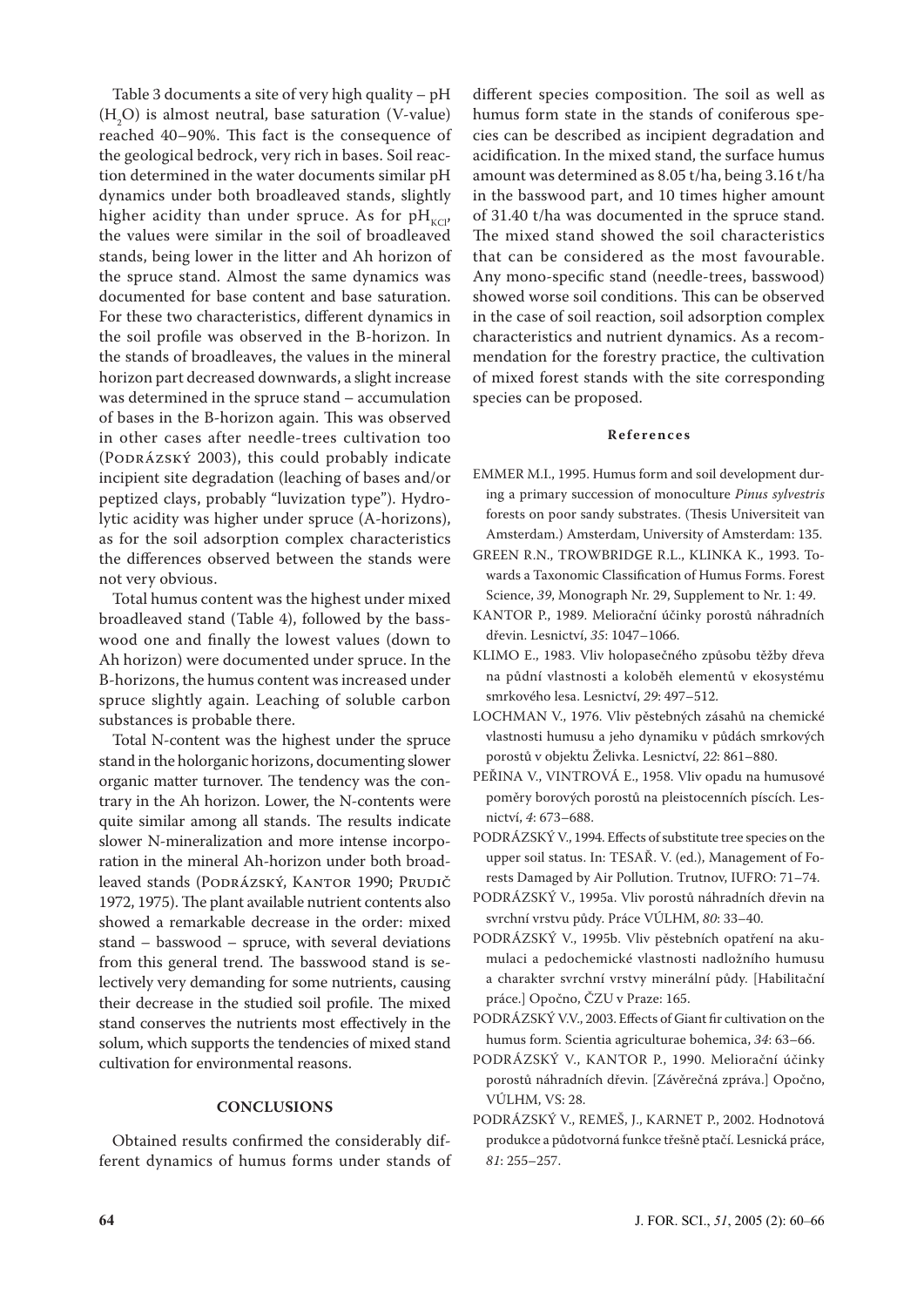PODRÁZSKÝ V., ŠTĚPÁNÍK R., 2002. Vývoj půd na zalesněných zemědělských plochách – oblast LS Český Rudolec. Zprávy lesnického výzkumu, *47*: 53–56.

PRUDIČ Z., 1972. Vliv habru na půdu a produkci borových porostů předhoří Moravských Karpat. Lesnictví, *18*: 689–700.

PRUDIČ Z., 1975. Vliv osiky na humusové a půdní podmínky smrkových porostů bukové doubravy a jedlové bučiny. Lesnictví, *21*: 621–625.

ŠARMAN J., 1979. Vliv pěstebního zásahu na stav povrchového humusu v jedlovém porostu. Lesnictví, *25*: 595–604.

- ŠARMAN J., 1981. Lesnické půdoznalství s mikrobiologií. Praha, Státní pedagogické nakladatelství: 225.
- ŠARMAN J., 1982a. Vliv probírky na povrchový humus ve smrkovém porostu. Lesnictví, *28*: 31–42.

ŠARMAN J., 1982b. Příspěvek k poznání dynamiky kvantity a kvality povrchového humusu smrkového porostu. Lesnictví, *28*: 793–808.

ŠARMAN J., 1985. Vliv probírky na humusový profil v bukovém porostu. Lesnictví, *31*: 341–349.

- ŠARMAN J., 1986. Vliv různé intenzity prořezávky v dubové mlazině na některé půdní vlastnosti. Lesnictví, *32*: 637–644.
- ŠARMAN J., 1987. Vliv věku porostu na půdní vlastnosti ve smrčinách. Acta Universitatis Agriculturae, Series C, Silviculturae, *56*: 57–70.
- ŠKOLEK J., BUBLINEC E., 1981. Pôdno-mikrobiologické aspekty smrekového, zmiešaného a bukového ekosystému. Lesnictví, *27*: 371–382.
- WESEMAEL B. VAN, 1992. Soil organic matter in Mediterranean forests and its implications for nutrient cycling and weathering of acid, low-grade metamorphic implications for nutrient cycling and weathering of acid, low-grade metamorphic rocks. (Thesis Universiteit van Amsterdam.) Amsterdam, University of Amsterdam: 140.

Received for publication September 30, 2004 Accepted after corrections December 20, 2004

# **Vliv lesních dřevin na stav humusových forem v nižších polohách**

## **V. V. PODRÁZSKÝ, J. REMEŠ**

### *Fakulta lesnická a environmentální, Česká zemědělská univerzita v Praze, Praha, Česká republika*

**ABSTRAKT**: Příspěvek dokumentuje vliv lesních porostů s různým druhovým složením na humusové formy a půdní chemismus. Srovnává stav v porostu s přirozeným druhovým složením (dub, habr, jasan) v porostní části s dominancí lípy a v části s dominancí smrku. Smrk vykazuje degradační vliv: akumulaci nadložního humusu, acidifikaci půdy, negativní dopady na cykly živin. Oba listnaté porosty vykazovaly podobné charakteristiky půd, v porostu lípy byla doložena nižší akumulace povrchového humusu, rychlejší mineralizace a koloběh živin.

**Klíčová slova**: humusové formy; druhové složení; degradace stanoviště; vliv dřevin na půdu

Vlivu lesopěstebních opatření včetně vlivu lesních dřevin na stav humusových forem je dosud věnována poměrně malá pozornost. Přitom humusové formy představují ekosystémovou složku, vykazující poměrně snadno – na rozdíl od minerálních půdních horizontů i cenóz – změny vlivem opatření managementu. V příspěvku je doložen vliv porostů s různým druhovým složením na stav humusových forem v nižších polohách. Výzkum byl prováděn na LS Hořice, v porostu 584 E (dříve polesí Vřešťov, 48 c, LZ Dvůr Králové nad Labem). Nadmořská výška lokality je okolo 300 m, průměrné roční srážky 680 mm, ve vegetační sezoně 390 mm, průměrná roční teplota 7,8 °C. Geologický podklad je tvořen druhohorními sedimenty, opukami, slínovci a slíny, půda je většinou typu luvizemě.

Původní smíšené lesy byly v minulosti obhospodařovány jako pařeziny, později převáděny na jehličnaté monokultury. V posledních 30–40 letech pak vznikaly na lokalitě části s odlišným druhovým složením: (1) smíšený les s převahou dubu, klenu, mléče a jasanu, (2) čistý porost lípy a (3) porost smrku (s douglaskou). Vzorky humusových forem byly odebírány kvantitativně na podzim r. 1998 (holorga